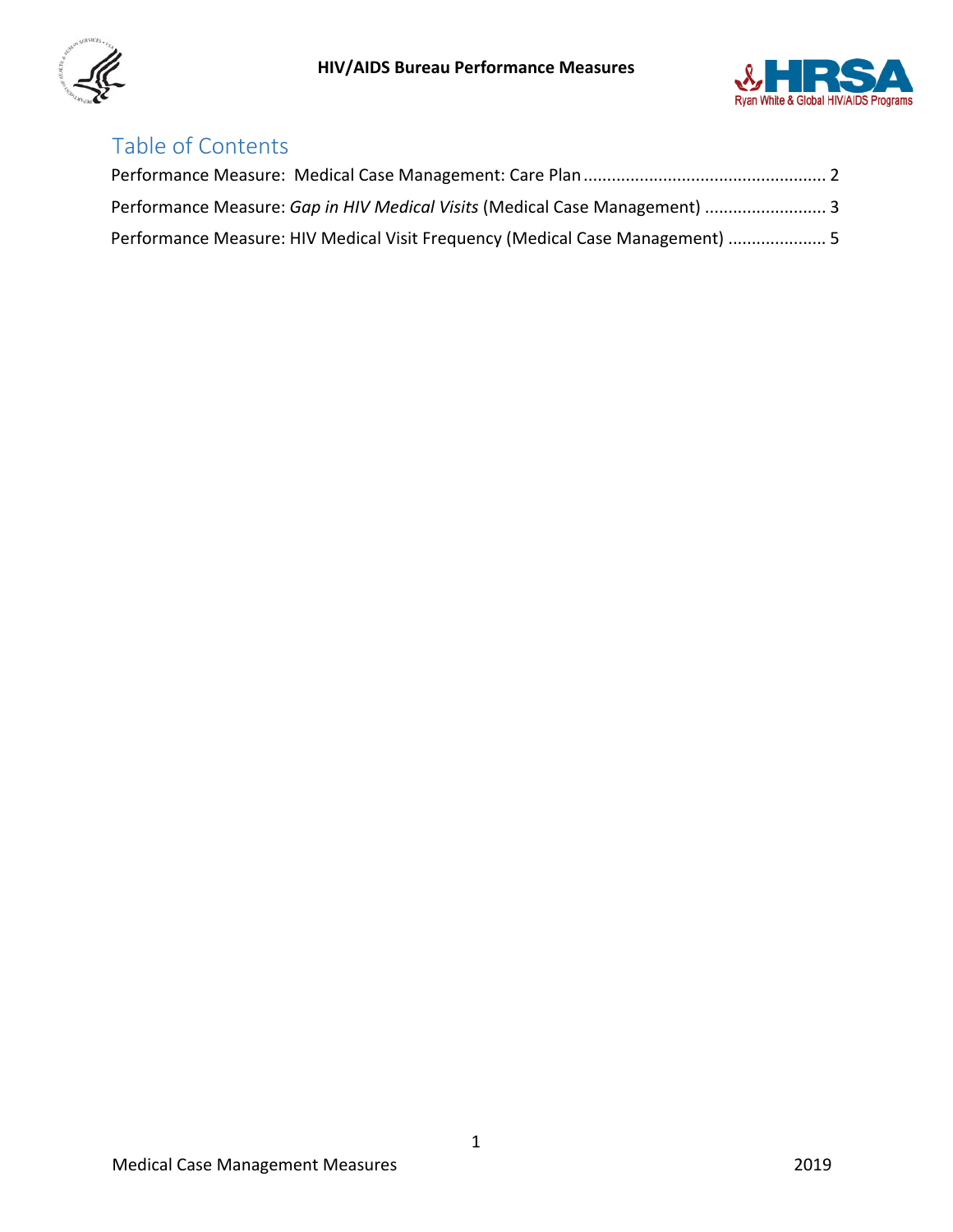



### <span id="page-1-0"></span>**Performance Measure: Medical Case Management: Care Plan**

### **National Quality Forum #:** None

**Description:** Percentage of medical case management patients, regardless of age, with a diagnosis of HIV who had a medical case management care plan $1$  developed and/or updated two or more times in the measurement year

**Numerator:** Number of medical case management patients who had a medical case management care plan developed and/or updated two or more times which are at least three months apart in the measurement year

**Denominator:** Number of medical case management patients, regardless of age, with a diagnosis of HIV who had at least one medical case management encounter in the measurement year

### **Patient Exclusions:**

- 1. Medical case management patients who initiated medical case management services in the last six months of the measurement year.
- 2. Medical case management patients who were discharged from medical case management services prior to six months of service in the measurement year

### **Data Elements:**

- 1. Does the patient have a diagnosis of HIV? (Y/N)
	- a. If yes, did the patient have a medical case management encounter in the measurement year? (Y/N)
		- i. If yes, is there a medical case management careplan developed and/or updated two or more times at least three months apart during the measurement year? (Y/N)
			- 1. If yes, list the dates of these medical case management careplans and/or care plan updates.

**Comparison Data:** None Available at this time

**Use in Other Federal Programs:** None

### **References/ Notes:**

<sup>1</sup>The medical visits may be document in either the patient's medical case management record or the patient's medical record (in the event that medical case management documentation is located in the patient's medical record).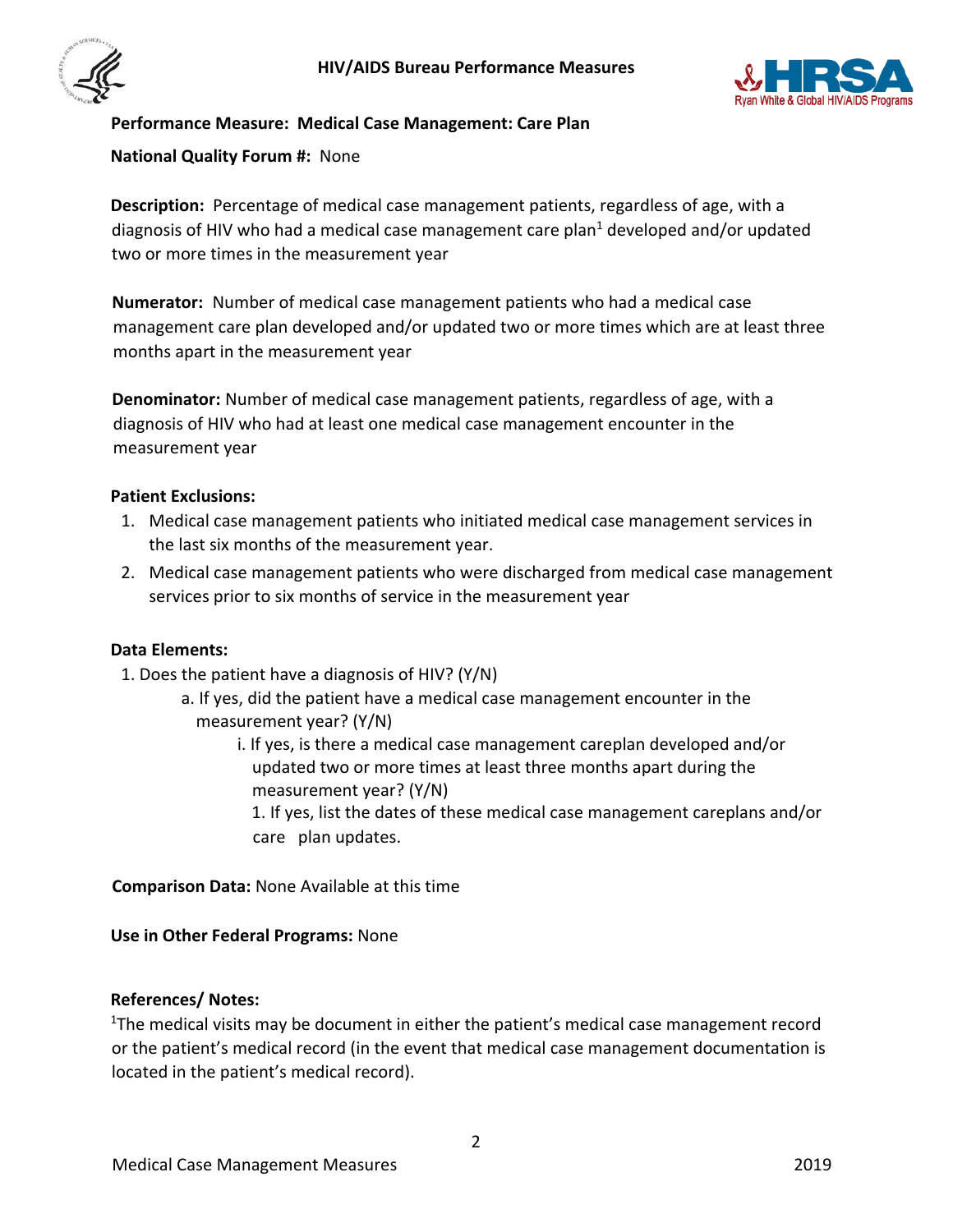



# <span id="page-2-0"></span>**Performance Measure:** *Gap in HIV Medical Visits* **(Medical Case Management)**

### **National Quality Forum #:** None

**Description:** Percentage of medical case management patients, regardless of age, with a diagnosis of HIV who did not have a medical visit<sup>1</sup> in the last 6 months of the measurement year (that is documented in the medical case management record<sup>1</sup>)

**Numerator:** Number of medical case management patients in the denominator who did not have a medical visit in the last 6 months of the measurement year (that is documented in the medical case management record<sup>1</sup>)

**Denominator:** Number of medical case management patients, regardless of age, with a diagnosis if HIV who had at least one medical visit in the first 6 months of the measurement year.

### **Data Elements:**

1. Does the patient, regardless of age, have a diagnosis of HIV? (Y/N)

- a. If yes, did the patient have at least one medical case management visit in the first 6 months of the measurement year? (Y/N)
	- i. If yes, did the patient have at least one medical visit in the first 6 months of the measurement year? (Y/N)

1. If yes, did the patient have one or more medical visits in the last 6 months of the measurement year?

**Patient Exclusions:** Medical case management patients who died at any time during the measurement year

#### **Data Elements:**

- 1. Does the patient, regardless of age, have a diagnosis of HIV? (Y/N)
	- a. If yes, did the patient have at least one medical case management visit in the first 6 months of the measurement year? (Y/N)
		- i. If yes, did the patient have at least one medical visit in the first 6 months of the measurement year? (Y/N)

1. If yes, did the patient have one or more medical visits in the last 6 months of the measurement year?

**Comparison Data:** None Available at this time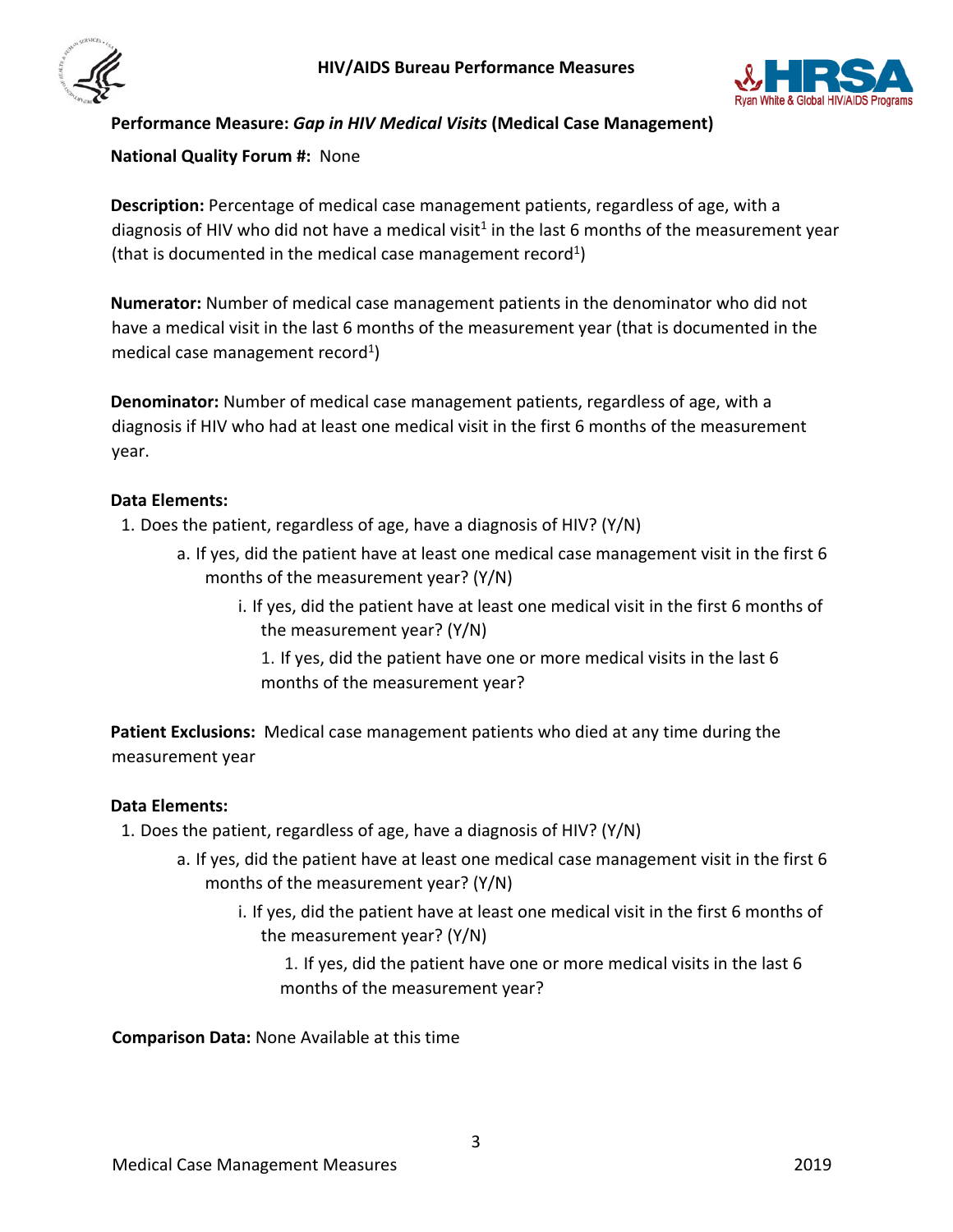



# **U.S. Department of Health & Human Services Guidelines:**

Adult guidelines:<sup>2</sup> "Several laboratory tests are important for evaluation of patients with HIV upon entry to care, and some tests should be performed before and after initiation or modification of antiretroviral therapy (ART) to assess the virologic and immunologic efficacy of ART and to monitor for laboratory abnormalities that may be associated with antiretroviral (ARV) drugs. Table 3 outlines the Panel on Antiretroviral Guidelines for Adult and Adolescents recommendations on the frequency of testing. As noted in the table, some tests may be repeated more frequently if clinically indicated."

Pediatric guidelines:<sup>3</sup> "Frequent patient visits and intensive follow-up during the initial months after a new ART regimen is started are necessary to support and educate the family…. Thus, it is prudent for clinicians to assess children within 1 to 2 weeks of initiating therapy, either in person or with a phone call, to ensure that medications are being administered properly and evaluate clinical concerns. Many clinicians plan additional contacts (in person, by telephone, or via email) with children and caregivers to support adherence during the first few weeks if therapy. After the initial phase of ART initiation, regimen adherence, effectiveness (CD4 cell count and plasma viral load) and toxicities (history, physical and laboratory testing) should be assessed every 3 to 4 months in children receiving ART. Some experts monitor CD4 cell counts and HIV RNA levels less frequently in children and youth who are adherent to therapy and have sustained viral suppression and stable clinical status more than 2 to 3 years."

# **Use in Other Federal Programs:** None

# **References/ Notes:**

- <sup>1</sup> The medical visits may be document in either the patient's medical case management record or the patient's medical record (in the event that medical case management documentation is located in the patient's medical record).
- <sup>2</sup> Panel on Antiretroviral Guidelines for Adults and Adolescents. Guidelines for the Use [of Antiretroviral Agents in Adults and Adolescents with HIV.](https://aidsinfo.nih.gov/contentfiles/lvguidelines/adultandadolescentgl.pdf)

Department of Health and Human Services. Available online. Section accessed January 2, 2019 pages C-1 to C-5

<sup>3</sup>Panel on Antiretroviral Therapy and Medical Management of HIV-Infected Children. [Guidelines for](http://aidsinfo.nih.gov/contentfiles/lvguidelines/pediatricguidelines.pdf) [the Use of Antiretroviral Agents in Pediatric HIV Infection.](http://aidsinfo.nih.gov/contentfiles/lvguidelines/pediatricguidelines.pdf) 

Accessed January 2, 2019 pages D-2 to D-3.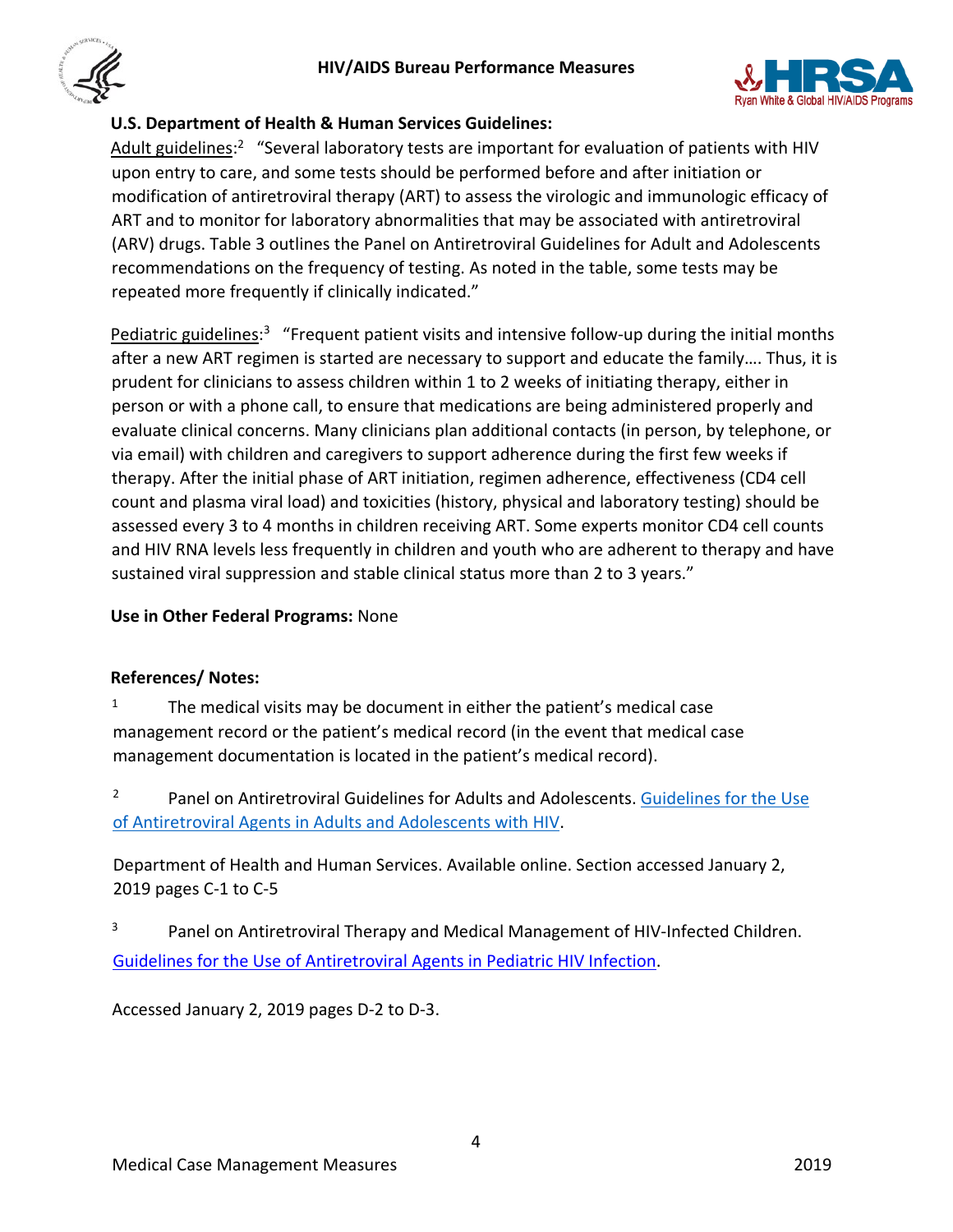



# <span id="page-4-0"></span>**Performance Measure: HIV Medical Visit Frequency (Medical Case Management)**

### **National Quality Forum #:** None

**Description:** Percentage of medical case management patients, regardless of age, with a diagnosis of HIV who had at least one medical visit<sup>1</sup> in each 6-month period of the 24-month measurement period with a minimum of 60 days between medical visits

**Numerator:** Number of medical case management patients in the denominator who had at least one medical visit in each 6-month period of the 24-month measurement period with a minimum of 60 days between first medical visit in the prior 6-month period and the last medical visit in the subsequent 6-month period

**Denominator:** Number of medical case management patients, regardless of age, with a diagnosis of HIV with at least one medical visit<sup>1</sup> in the first 6 months of the 24-month measurement period

**Patient Exclusions:** Medical case management patients who died at any time during the 24 month measurement period

### **Data Elements:**

- 1. Does the patient, regardless of age, have a diagnosis of HIV? (Y/N)
	- a. If yes, did the patient have at least one medical case management visit in the first 6 months of the 24-month measurement period? (Y/N)
		- i. If yes, did the patient have at least one medical visit in the first 6 months of the 24 month measurement period? (Y/N)
			- 1. If yes, did the patient have at least one medical visit in the second 6-month period of the 24-month measurement period? AND was the patient's last visit in the second 6-month period 60 days or more from the 1st visit in the first 6-month period? (Y/N)
				- a. Did the patient have at least one medical visit in the third 6-month period of the 24-month measurement period? AND was the patient's last visit in the third 6month period 60 days or more from the 1st visit in the second 6-month period? (Y/N)
					- i. If yes, Did the patient have at least one medical visit in the fourth 6-month period of the 24month measurement period? AND was the

patient's last visit in the fourth 6-month period 60 days

or more from the 1st visit in the third 6month period? (Y/N)

**Comparison Data:** None Available at this time